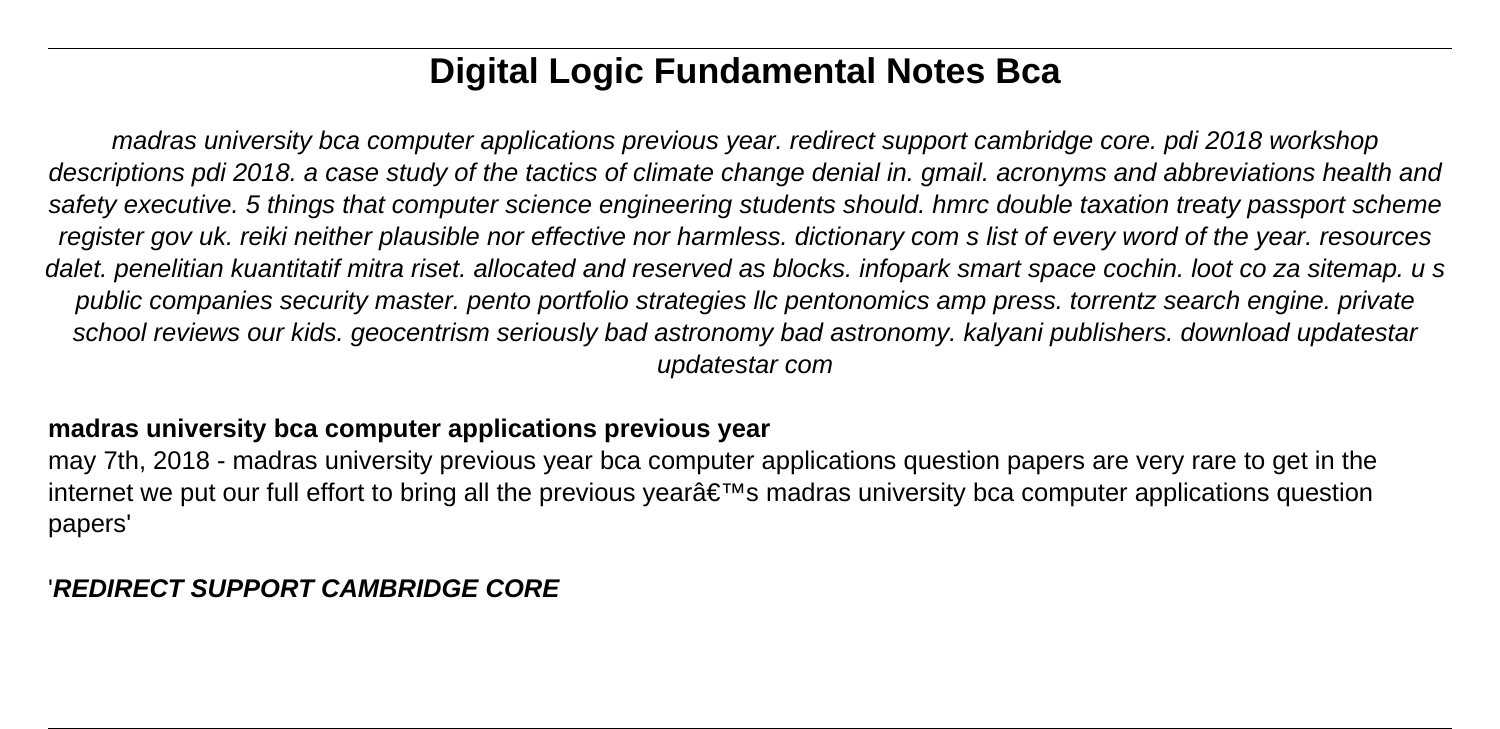APRIL 20TH, 2018 - WE USE COOKIES TO DISTINGUISH YOU FROM OTHER USERS AND TO PROVIDE YOU WITH A BETTER EXPERIENCE ON OUR WEBSITES CLOSE THIS MESSAGE TO ACCEPT COOKIES OR FIND OUT HOW TO MANAGE YOUR COOKIE SETTINGS'

## '**PDI 2018 Workshop Descriptions PDI 2018**

May 10th, 2018 - To view or download the breakout schedule in an Excel spreadsheet click here To view the following Workshop Descriptions in PDF format click here Pre PDI Courses'

## '**A case study of the tactics of climate change denial in**

February 2nd, 2012 - Beside the point If you read Briggs $\hat{\mathbf{a}} \in \mathbb{N}$  article you certainly get the impression that because the graph I use is statistically meaningless so he incorrectly claims then my whole argument about global warming is wrong' '**gmail**

may 7th, 2018 - gmail is email that s intuitive efficient and useful 15 gb of storage less spam and mobile access'

#### '**Acronyms And Abbreviations Health And Safety Executive**

May 11th, 2018 - A Z Listing Of Acronyms And Abbreviations Used In The Health And Safety Executiver

## '**5 things that computer science engineering students should**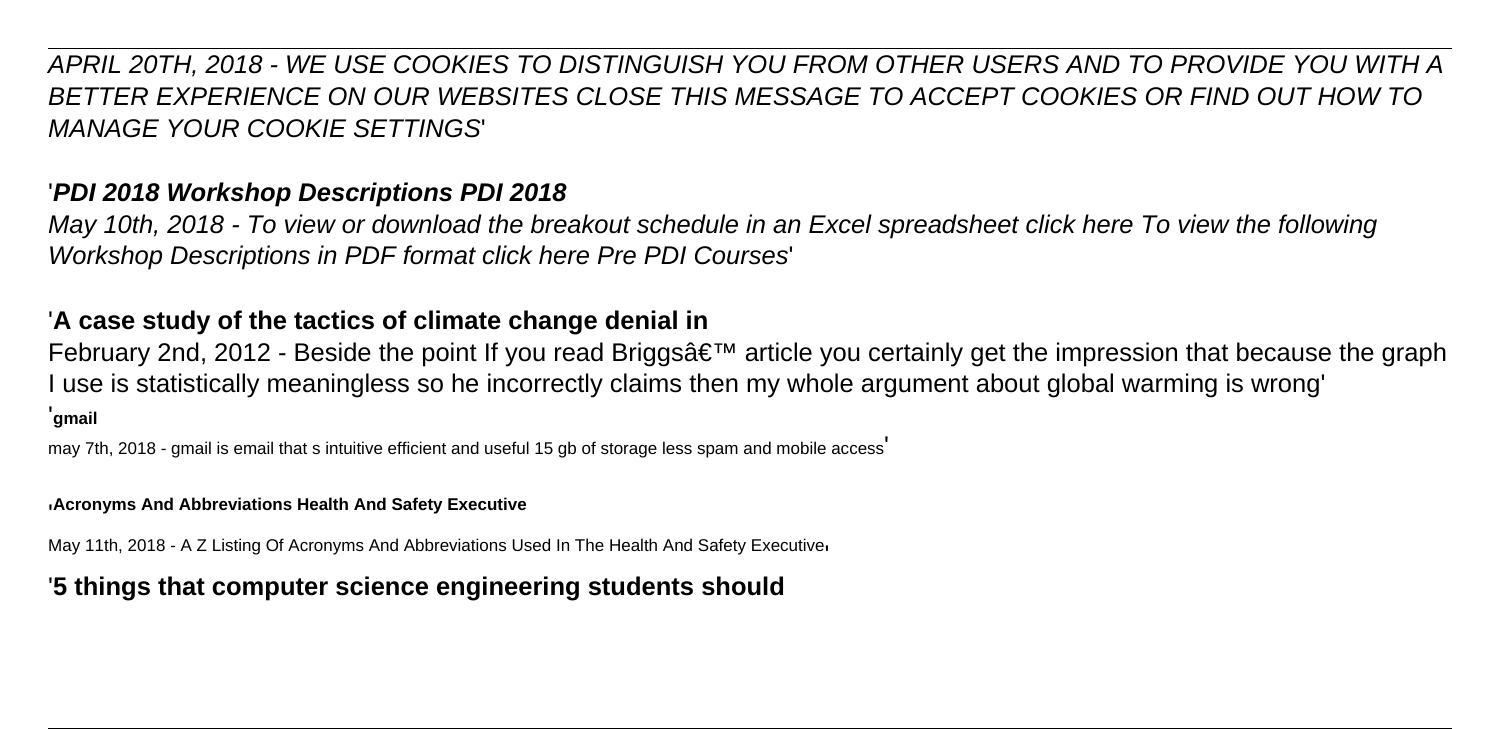**may 8th, 2018 - 5 things that computer science engineering students should focus on what should students be** really focusing on somebody asked me this question recently  $\hat{a}€$ " imagine students who are in 2 nd or 3 rd year of **their degree course right now**'

'**HMRC DOUBLE TAXATION TREATY PASSPORT SCHEME REGISTER GOV UK**

APRIL 23RD, 2018 - THIS TABLE SHOWS A LIST OF PASSPORTED OVERSEAS LENDERS HMRC WILL ADD NEW LENDERS TO THIS LIST AT RFGULAR INTERVALS NUMERICAL'

## '**REIKI NEITHER PLAUSIBLE NOR EFFECTIVE NOR HARMLESS**

APRIL 11TH, 2013 - REIKI IS A FORM OF HEALING WHICH RESTS ON THE ASSUMPTION THAT SOME FORM ENERGY DETERMINES OUR HEALTH IN THIS CONTEXT I TEND TO PUT ENERGY IN INVERTED COMMAS BECAUSE IT IS NOT THE ENERGY A PHYSICIST MIGHT HAVE IN MIND' '**Dictionary com s List of Every Word of the Year November 28th, 2017 - A list of every Word of the Year selection released by Dictionary com Dictionary com s first Word of the Year was chosen in 2010**'

'**Resources Dalet**

**May 11th, 2018 - Discover Dalet Full Suite Of Services To Assist Every Step Of Your Digital Transformation Journey**''**Penelitian Kuantitatif MITRA RISET**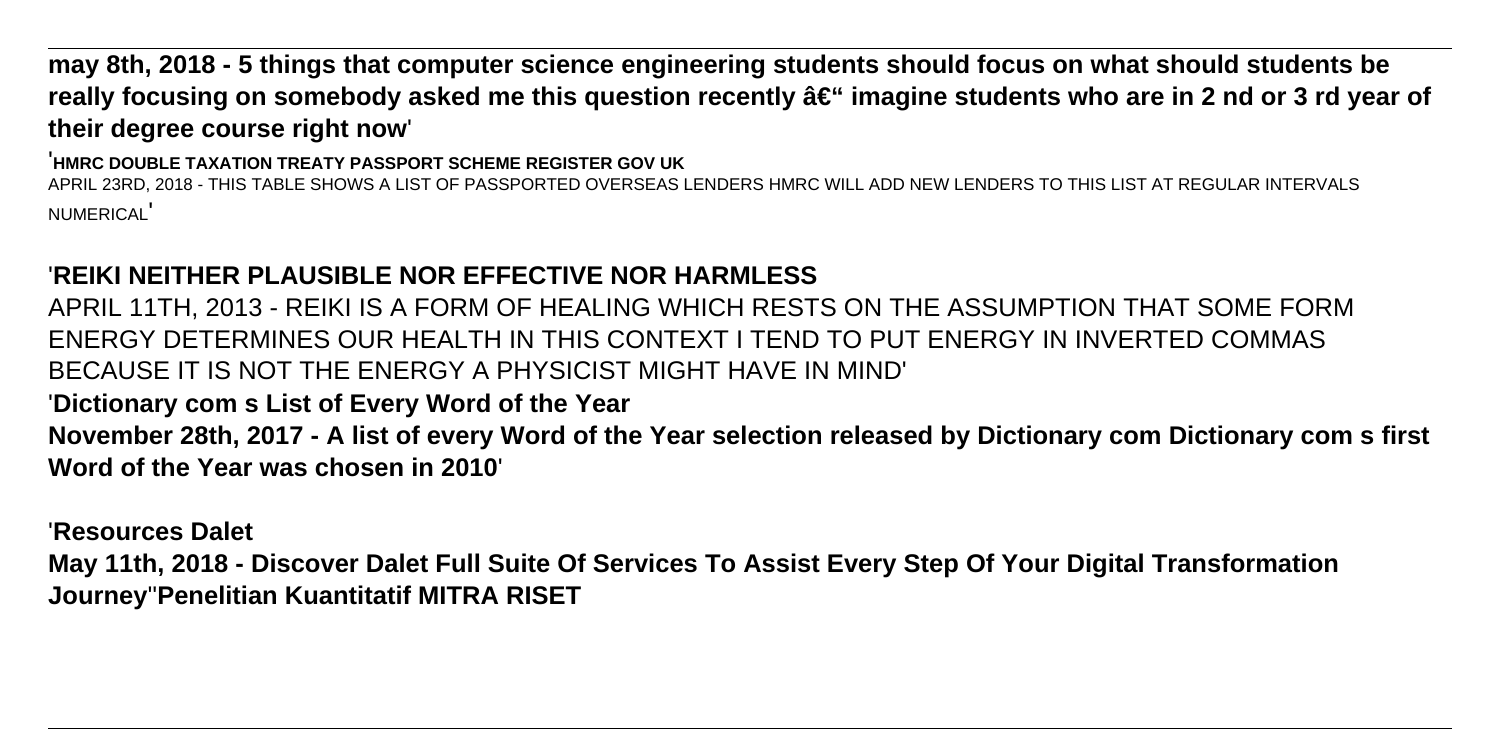## **May 6th, 2018 - Konsultan Analisis Statistik Skripsi Thesis Disertasi http www mitrariset com**'

### '**Allocated and Reserved AS blocks**

Mav 9th. 2018 - Allocated and Reserved AS blocks Source IANA AS Registry AUTONOMOUS SYSTEM NUMBERS updated 2007 06 21 The Autonomous System AS numbers are used by various routing protocols'

## '**INFOPARK Smart Space Cochin**

May 8th, 2018 - Armia Systems Pvt Ltd 3rd Floor Wing 1 Jyothirmaya Building INFOPARK Phase II Www Armia Com Career Opportunities Sr Software Engineer PHP Team Lead Level'

#### '**loot co za sitemap**

may 8th, 2018 - 4025796003185 paganini rolla niccolo paganini 9780174203384 0174203381 literacy kits practical poetry posters 9780739016848 0739016849 reflections bk 1 9780131977884 0131977881 comptr conflu tomorrows cmplt amp stdnt cd pk international edition george beekman michael j quinn''**U S PUBLIC COMPANIES SECURITY MASTER** MAY 7TH, 2018 - U S PUBLIC COMPANIES SECURITY MASTER INFO DATA INCLUDES HIGH LEVEL INFORMATION ABOUT THE COMPANY INCLUDING COMPANY DESCRIPTION ANALYST PRICE TARGET DIVIDEND INFO SALES EARNINGS GROWTH FORECASTS AMONGST MANY MORE DATA POINTS''**pento portfolio strategies llc pentonomics amp press**

**may 8th, 2018 - the acronym of 2008 is sounding another alarm april 16th 2018 libor or the london interbank offered**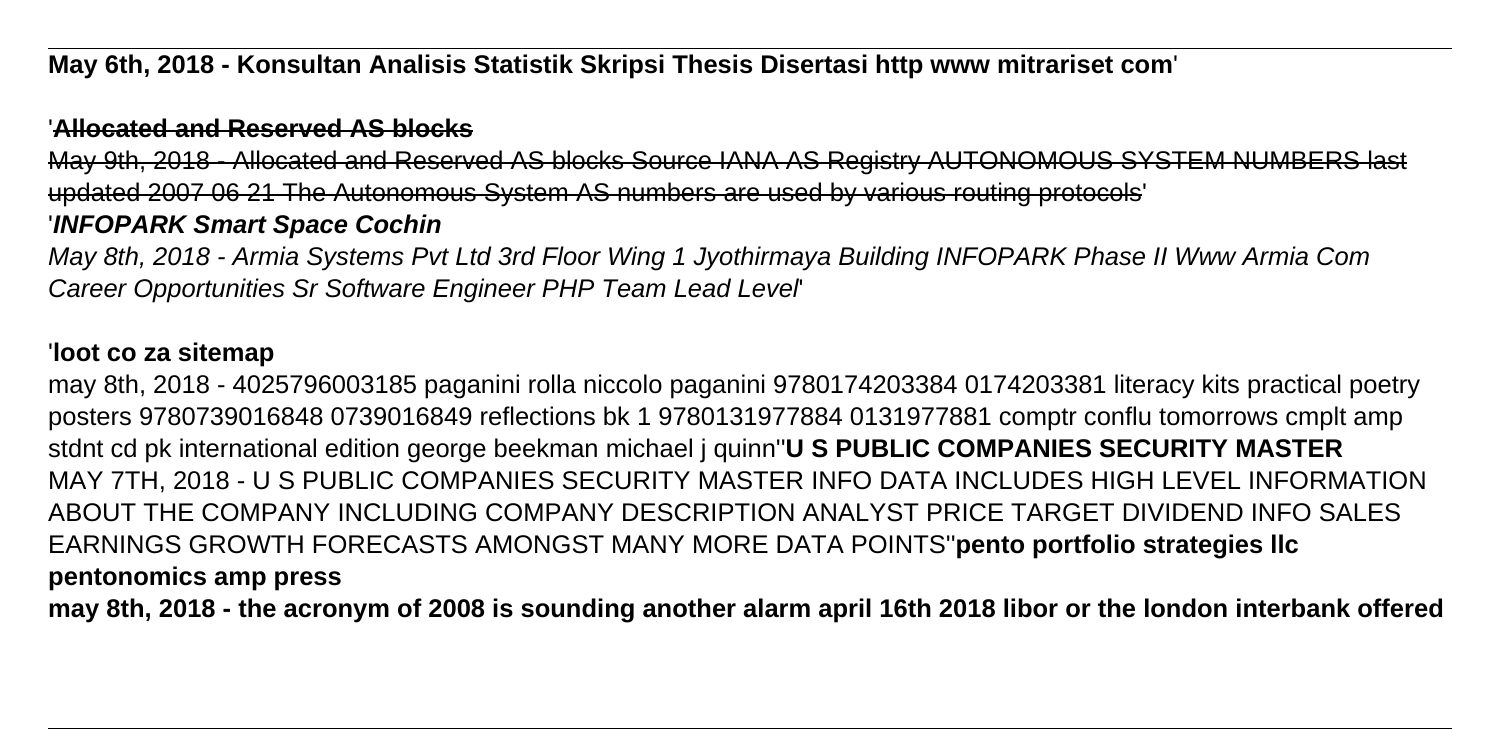# **rate was the most important acronym most investors never heard of before 2008**' '**Torrentz Search Engine**

May 5th, 2018 - Torrentz will always love you Farewell © 2003 2016 Torrentz'

## '**Private School Reviews Our Kids**

May 11th, 2018 - Our Kids Private School Reviews Objective detailed reviews of more than 350 private and independent schools'

## '**Geocentrism Seriously Bad Astronomy Bad Astronomy**

May 9th, 2018 - In my long long experience as both a scientist and an active skeptic I have seen people believe in a lot of seriously um odd stuff In many cases it doesn't matter how overwhelmingly the evidence is against them or how even simple logic will unravel their tangled theories'

#### '**kalyani publishers**

may 11th, 2018 - isbn author name title edition year price 81 272 6888 6 lahary indrashis manas dev arora abhishek easy english resource book isc xi amp xii 1st 2011'

#### '**download updatestar updatestar com**

may 8th, 2018 - download the free trial version below to get started double click the downloaded file to install the software'